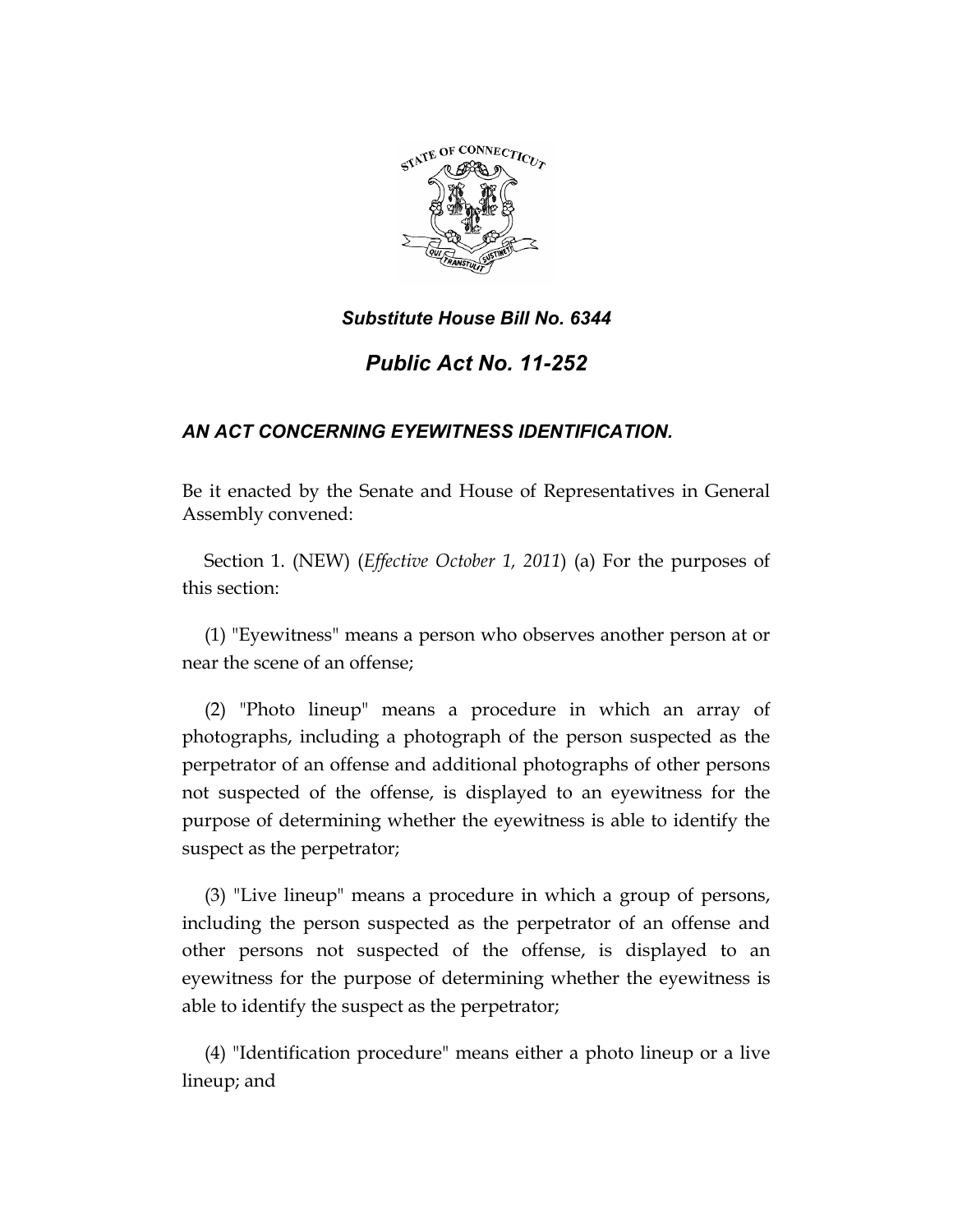(5) "Filler" means either a person or a photograph of a person who is not suspected of an offense and is included in an identification procedure.

(b) Not later than January 1, 2012, each municipal police department and the Department of Public Safety shall adopt procedures for the conducting of photo lineups and live lineups that comply with the following requirements:

(1) When practicable, the person conducting the identification procedure shall be a person who is not aware of which person in the photo lineup or live lineup is suspected as the perpetrator of the offense;

(2) The eyewitness shall be instructed prior to the identification procedure:

(A) That the perpetrator may not be among the persons in the photo lineup or the live lineup;

(B) That the eyewitness should not feel compelled to make an identification; and

(C) That the eyewitness should take as much time as needed in making a decision;

(3) The photo lineup or live lineup shall be composed so that the fillers generally fit the description of the person suspected as the perpetrator and, in the case of a photo lineup, so that the photograph of the person suspected as the perpetrator resembles his or her appearance at the time of the offense and does not unduly stand out;

(4) If the eyewitness has previously viewed a photo lineup or live lineup in connection with the identification of another person suspected of involvement in the offense, the fillers in the lineup in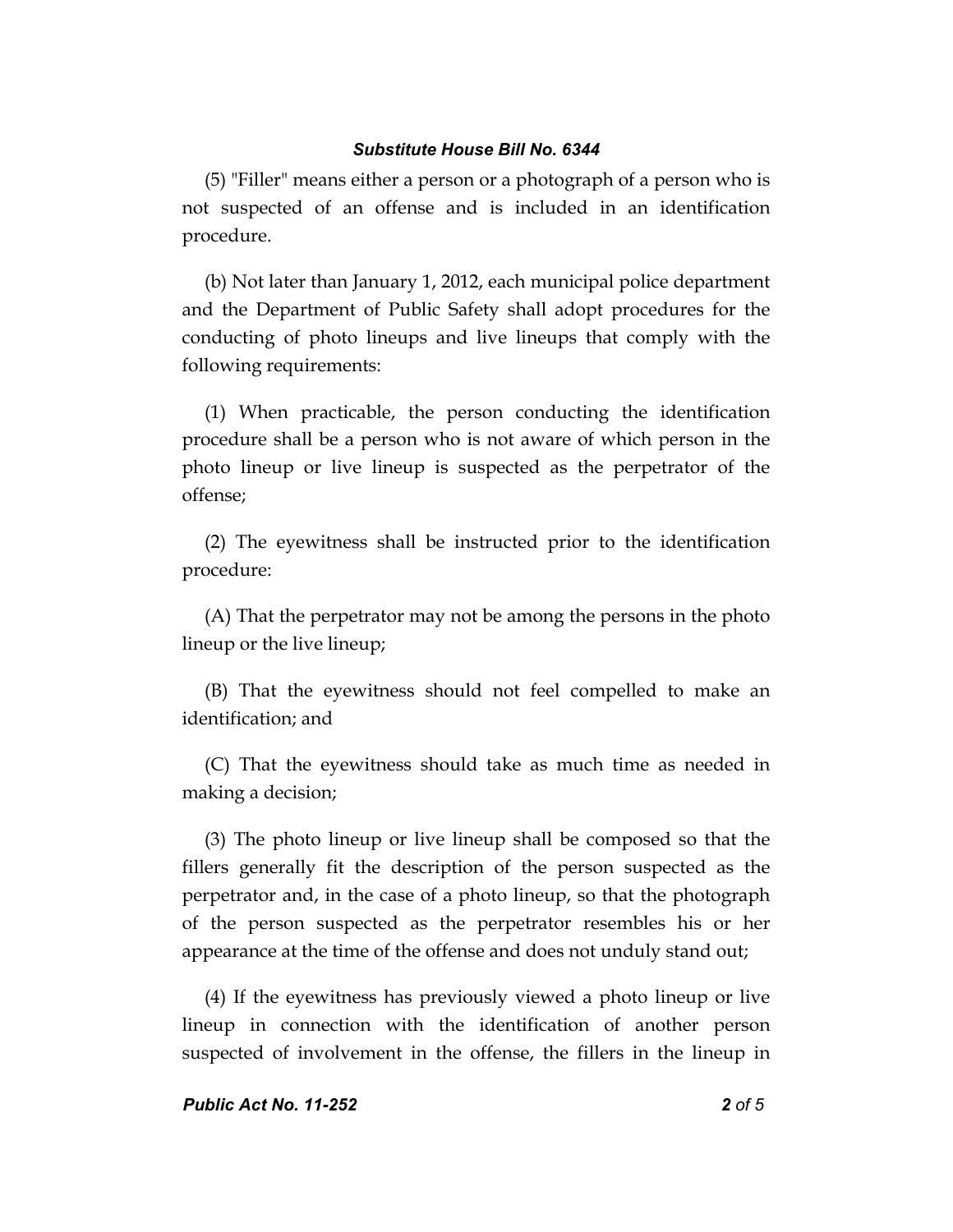which the person suspected as the perpetrator participates or in which the photograph of the person suspected as the perpetrator is included shall be different from the fillers used in any prior lineups;

(5) At least five fillers shall be included in the photo lineup and at least four fillers shall be included in the live lineup, in addition to the person suspected as the perpetrator;

(6) In a photo lineup, no writings or information concerning any previous arrest of the person suspected as the perpetrator shall be visible to the eyewitness;

(7) In a live lineup, any identification actions, such as speaking or making gestures or other movements, shall be performed by all lineup participants;

(8) In a live lineup, all lineup participants shall be out of the view of the eyewitness at the beginning of the identification procedure;

(9) The person suspected as the perpetrator shall be the only suspected perpetrator included in the identification procedure;

(10) Nothing shall be said to the eyewitness regarding the position in the photo lineup or the live lineup of the person suspected as the perpetrator;

(11) Nothing shall be said to the eyewitness that might influence the eyewitness's selection of the person suspected as the perpetrator;

(12) If the eyewitness identifies a person as the perpetrator, the eyewitness shall not be provided any information concerning such person prior to obtaining the eyewitness's statement that he or she is certain of the selection; and

(13) A written record of the identification procedure shall be made that includes the following information: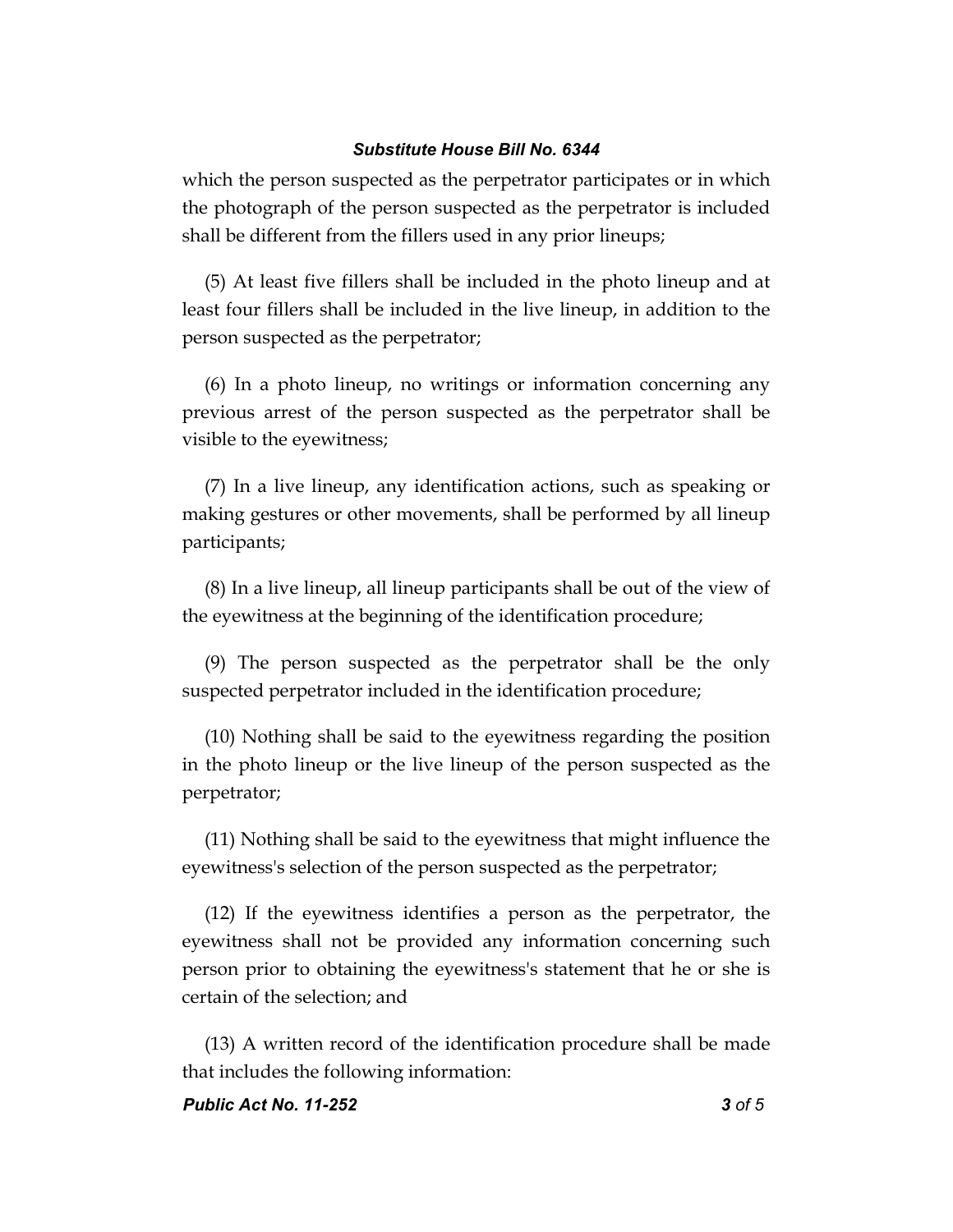(A) All identification and nonidentification results obtained during the identification procedure, signed by the eyewitness, including the eyewitness's own words regarding how certain he or she is of the selection;

(B) The names of all persons present at the identification procedure;

(C) The date and time of the identification procedure;

(D) In a photo lineup, the photographs themselves;

(E) In a photo lineup, identification information on all persons whose photograph was included in the lineup and the sources of all photographs used; and

(F) In a live lineup, identification information on all persons who participated in the lineup.

Sec. 2. (*Effective from passage*) (a) There is established an Eyewitness Identification Task Force to study issues concerning eyewitness identification in criminal investigations and the use of sequential live and photo lineups. The task force shall examine: (1) The science of sequential methods of conducting a live lineup and a photo lineup, (2) the use of sequential lineups in other states, (3) the practical implications of a state law mandating sequential lineups, and (4) such other topics as the task force deems appropriate relating to eyewitness identification and the provision of sequential lineups.

(b) The task force shall consist of the following members or their designees: The chairpersons and ranking members of the joint standing committee of the General Assembly on the judiciary; the Chief State's Attorney; the Chief Public Defender; the Victim Advocate; an active or retired judge appointed by the Chief Justice of the Supreme Court; a municipal police chief appointed by the president of the Connecticut Police Chiefs Association; a representative of the